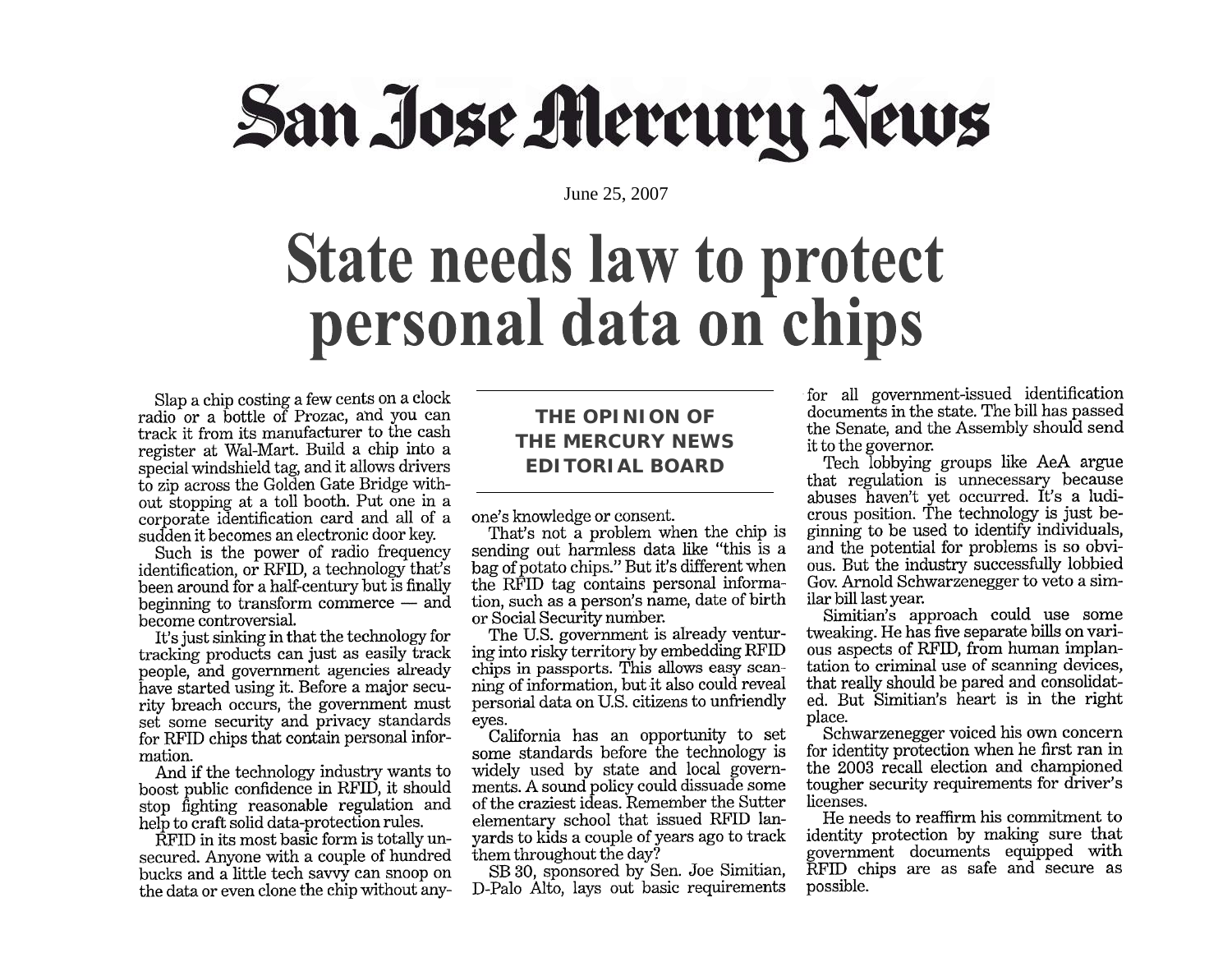## The San Diego Union-Tribune

August 19, 2007

### **State bills aim to put** controls on ID chip use

#### Growing technology has privacy groups worried

#### **By Michael Gardner**

**COPLEY NEWS SERVICE** 

SACRAMENTO - With little thought, many Californians carry wafer-thin cards containing a 15-cent silicon chip that enable them to zip through toll booths, enter parking garages and access the office.

Called radio frequency identification, RFID technology is touted for its convenience and, more importantly, its security value at buildings, airports and borders.

But some say it comes at a price. Privacy rights advocates see a chilling side, warning that advances could offer new opportunities for identity thieves, furnish clues to stalkers and hand government another tool to spy on law-abiding citizens.

"Both sides are overplaying their hand," said Jim Harper, who monitors the issue for the Cato Institute, a libertarian think tank.

"The industry is trying to sell RFID as the hammer and every problem is the nail," he said. "The other side sees that and reacts with talk of banning RFID."

The chip is found in wallet-sized cards and tags attached to products for inventory control. A tiny wireless antenna transmits information, usually just an identifying number, to special

#### AT ISSUE: RADIO FREQUENCY **IDENTIFICATION**

Across the country, debate rages over the merits and risks of this scanning technology. In California, lawmakers are considering limiting its use in government-issued cards.

Pros: Provides a better layer of security at airports and borders. Aids consumers by, for example, allowing motorists to zip through toll plazas. Improves inventory tracking for business.

**Cons:** Threatens privacy rights and can be exploited to steal identities and stalk victims. Gives government another instrument to monitor citizens.

#### SECURITY CHIP CONTINUED FROM PAGE AT Data can be lifted from a few feet away with a scanner, critics say

readers. The technology can be used to authorize access, subtract payments, track sales or confirm the identity of a passenger preparing to board a plane.

The federal Department of Homeland Security, in a push to better verify identities, has mulled requiring RFIDs in driver's licenses but has ruled it out for now.

Clashes over the growing reach of RFID into everyday life have escalated across the country. Groups that typically are adversaries, such as the Gun Owners of California and the American Civil Liberties Union, urge legal constraints. Powerful forces, such as bankers and retailers, have lined up against restrictions.

In California, lawmakers in the coming weeks are expected to act on legislation seeking to restrict the government's use of the technology. If successful, they would be the first laws of their kind in the nation, said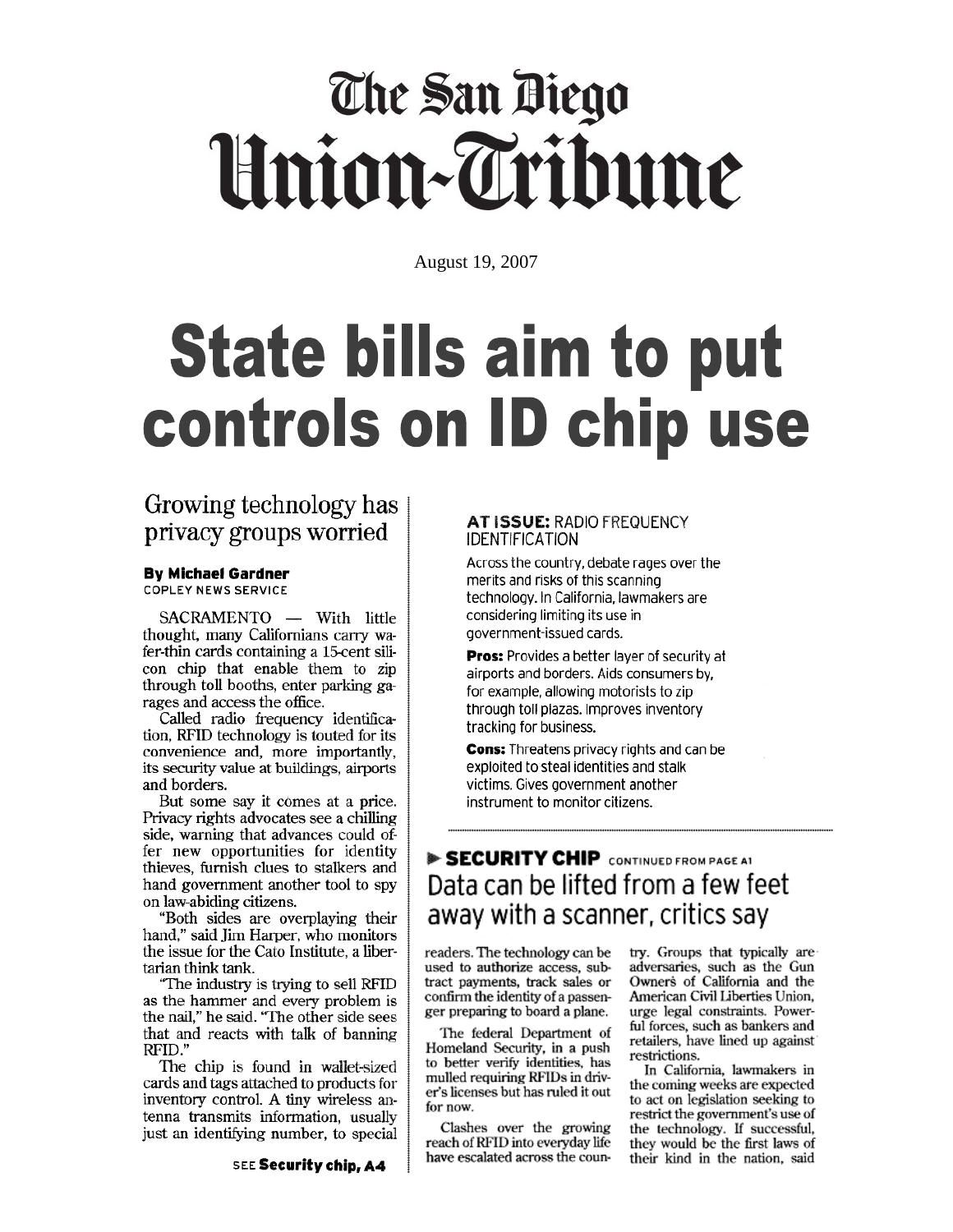state Sen. Joe Simitian, a Palo Alto Democrat carrying five RFID-related measures.

"RFID has a million good uses. Tracking cattle, tracking<br>soup is fine," Simitian said. "When you want to track California citizens, that's where it goes wrong."

His legislation would require the state, schools and other public agencies to impose special security measures before using the chip in items such as driver's licenses, health cards and school identification. The cards should be encrypted and armed with codes that only authorized readers can pick up, Simitian said.

The precautions can be met technologically but the cost of RFID will likely increase, various officials say.

Using these smart cards in the consumer product supply chain is relatively noncontroversial. But many people cringe at the idea of government and business knowing even more about individuals.

"The loudest debate is around privacy and security," said Michael Liard, a researcher who specializes in the technology for Boston-based ABI.

The RFID industry, now approaching \$4 billion a year in sales, is expected to grow at a 20 percent annual clip, Liard said.

Backers of the technology note that security features are readily available to keep snooping and stealing to a minimum. They also stress its practical uses and convenience. For example, new credit cards use the technology to register inexpensive transactions without requiring a signature.

"Think bar codes that can talk," industry literature says.

Critics say that description is too simplistic. The technology has the potential to collect and store much more information than bar codes. This could expose the public to danger, infringe on privacy, and signal a retreat from the basic liberty to come and go as we please, they say. Scientific American magazine branded the use "human inventory control."

"If people buy into it without thinking, we've lost something very important in the American psyche," said Michael Ostrolenk, national director of the Liberty Coalition, an umbrella for civil liberties advocacy groups from People for the

"RFID has a million good uses. Tracking cattle. tracking soup is fine. When you want to track California citizens. that's where it goes wrong."

#### **JOE SIMITIAN**

Democratic state senator from Palo Alto

American Way to the Rutherford Institute.

"We have an ingrained dislike for the police state - the Soviet Union 'show me your<br>papers' state," Ostrolenk said.<br>Industry officials say critics

exaggerate the threat and understate the value of RFID.

"They make decisions based on not having the facts on what the technology can and cannot do," said Wolf Bielas, chief executive officer of RSI ID Technologies based in Chula Vista.

Joerg Borchert, a vice president of Infineon Technologies, said legislators are aiming at the wrong target. Instead, penalties for illegal use of stolen information should be more severe, he said.

We should ban bad behavior - not the technology," Borchert said.

A crackdown could scare away investment and stifle innovation, Bielas and Borchert said.

"Technology is constantly evolving. Stopping technology or excluding certain technology can be counterproductive," Borchert said.

Asked Bielas: "When you kill it, what are you killing?

Among the possibilities: Under-the-skin chips that can inform emergency medics of allergic reactions or other health problems even when the patient is unconscious. Refrigerators that could be programmed to read labels to ensure that milk, eggs and meat are still fresh.

"There's a lot of innovation left," said Alan Melling, Motorola's product management director.

That's exactly what has some so worried.

We're talking about a technology that will only get smarter, smaller and cheaper for those who want to steal our information," Simitian said.<br>Critics say RFID data can be

obtained by lifting the identifying number literally out of someone's pocket with a remote scanner from a couple of feet away. Databases could be accessed to match the number with other personal information. In one experiment, access cards of several legislative employees were remotely read in elevators and in hallways and cloned, providing the "thief" with access to private, secured areas.

"It sounds like science fiction, but it's quite doable," said Lee Tien, an attorney with the Electronic Frontier Foundation, an advocate for privacy rights in the digital world. "It's not paranoia if the threat is real.'

Bielas disputed the ease of high-tech thievery, saying most cards cannot be read from much of a distance. "You have a better chance to read my credit card with very good eyes," he said.

Borchert pointed out that RFID cards and tags and the necessary databases can be shielded from prying. It would take powerful, expensive readers and familiarity with special databases to have even a remote opportunity to obtain private information, he said.

Examples are rare, but there are cases of theft and human tracking. Spanish police suspect thieves used RFID readers to lift the keyless access code and steal soccer star David Beckham's luxury BMW. Tollroad information has been subpoenaed in divorce cases to document someone's movements. A small country school near Sacramento monitored elementary students without parental approval until a mother blew the whistle.

"A young girl is an easy mark for predators," said Michele Tatro, whose daughter came home one day wearing a school-mandated identification tag. "They were trying to force us to have an electronic beacon." School administrators later backpedaled. But Tatro, fearing that using RFID in school

#### PROPOSED LEGISLATION

State Sen, Joe Simitian, a Palo Alto Democrat, is carrying five measures to restrict scanning technology.

SB 28: Prohibits the state from embedding identifying chips in driver's licenses.

SB 29: Bars K-12 schools from using radio frequency identification technology in identification cards.

SB 30: Requires special security for all state-issued identification. such as driver's licenses and health care cards. Safeguards would include encryption and shields. Recipients would be notified about the RFID technology.

SB 31: Makes it illegal to surreptitiously read or record information from an identification card. Bars the disclosure of codes that enable scanners to pick up information from cards.

SB 362: Prohibits companies and the government from compelling employees to accept under-the-skin implantation of identifying chips.

For more information: Go to www.senate.ca.gov. Click on "legislation" and enter the individual bill number.

identification cards could expose children to harm, continues to press her case in support of restraining its use in government-issued documents.

Another argument is offered by Mary Wiberg, executive director of the California Commission on the Status of Women, a state agency. A tech savvy stalker could track habits of an intended victim by lifting data used to pass toll booths, park and enter buildings, she said.

"Thousands of women and children are the victims of crimes ... RFID technology would make illegal surveillance easier," Wiberg said.

Gov. Arnold Schwarzenegger has sided with industry in the past but is noncommittal toward Simitian's measures.

The Republican governor vetoed a bill limiting RFID last year, calling it "premature" and voicing concern that the measure could "unduly burden the numerous new applications" of the technology.

Simitian calls his goals for tighter security "common sense.'

"Why do we have locks on our doors? Because we have something of value inside," he said.